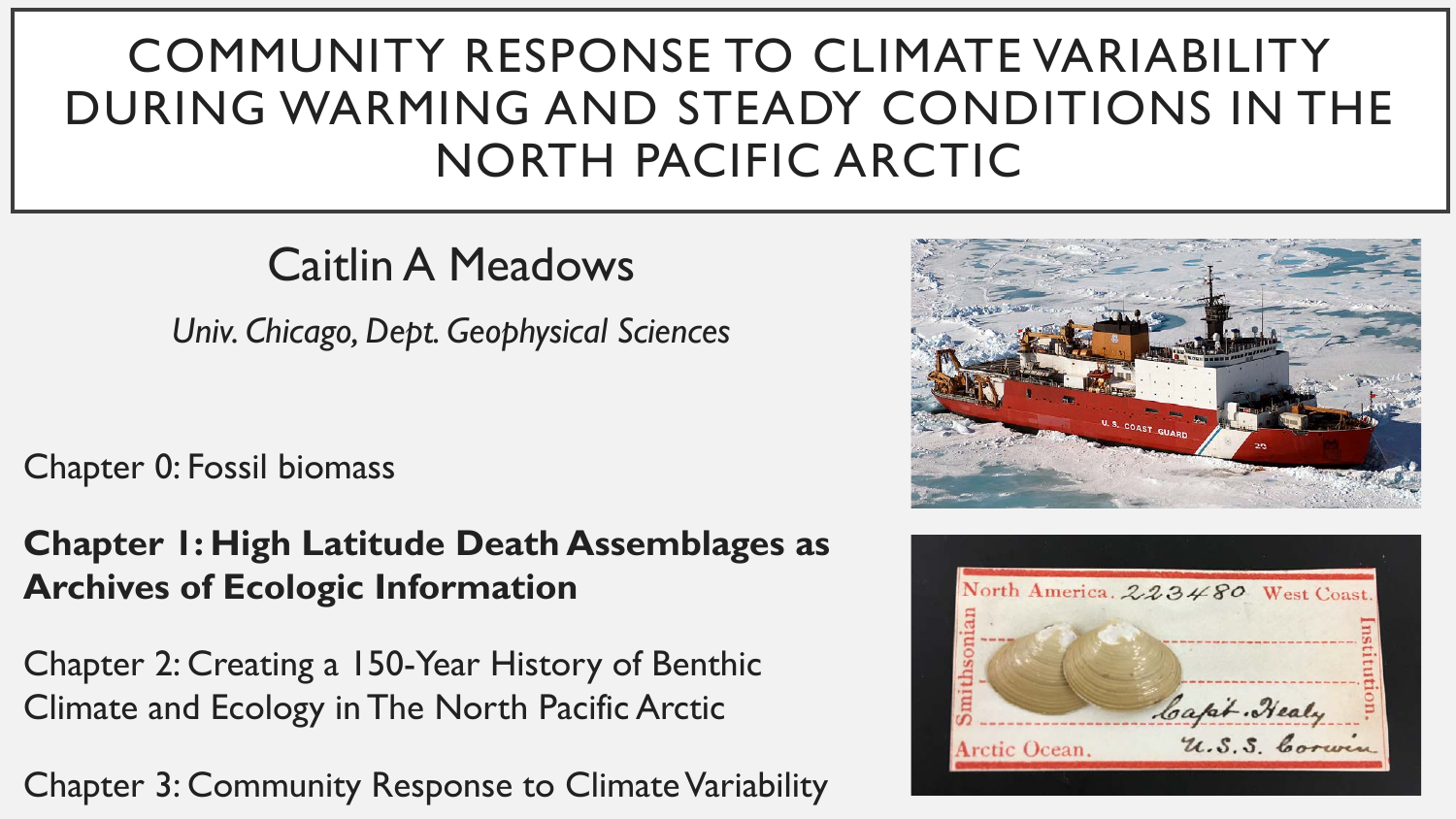



Living and Dead **Death Assemblage** 



- How well do death assemblages reflect living assemblages that have not yet changed?
- Can Live-Dead analysis detect known ecological shift due to environmental change?
- Is biomass more sensitive than numerical abundance in live dead analysis?

#### Introduction **Naterials and Methods** Network Results Conclusions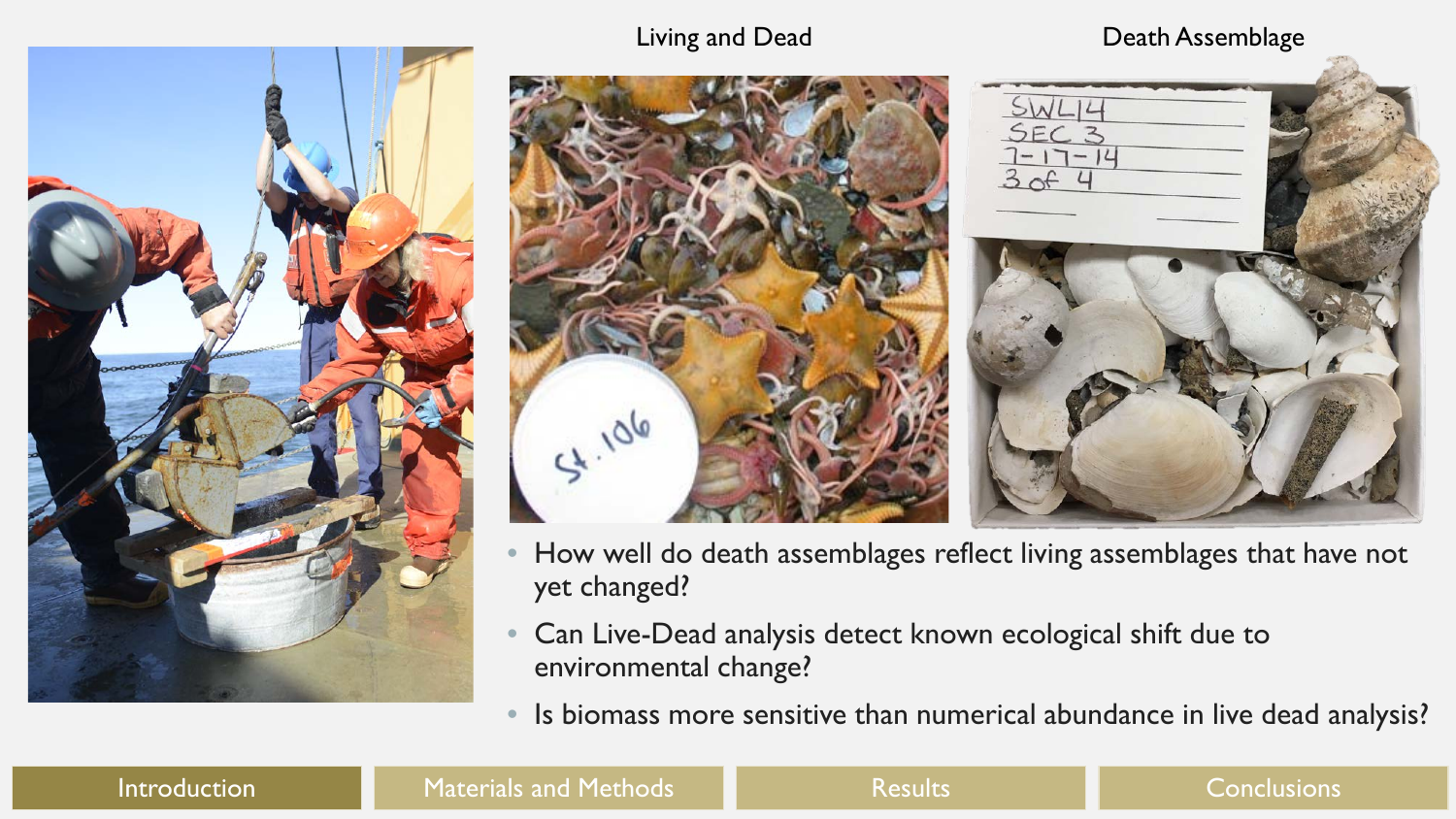#### DATA GATHERED

- I to 4 Van Veen Grabs per station
- 22 Bivalve Families
- Abundance (individuals/ $m^2$ )
- Biomass (gC/m2) (Meadows, 2017 *in prep*)



Introduction **Naterials and Methods Results Results Results Discussion**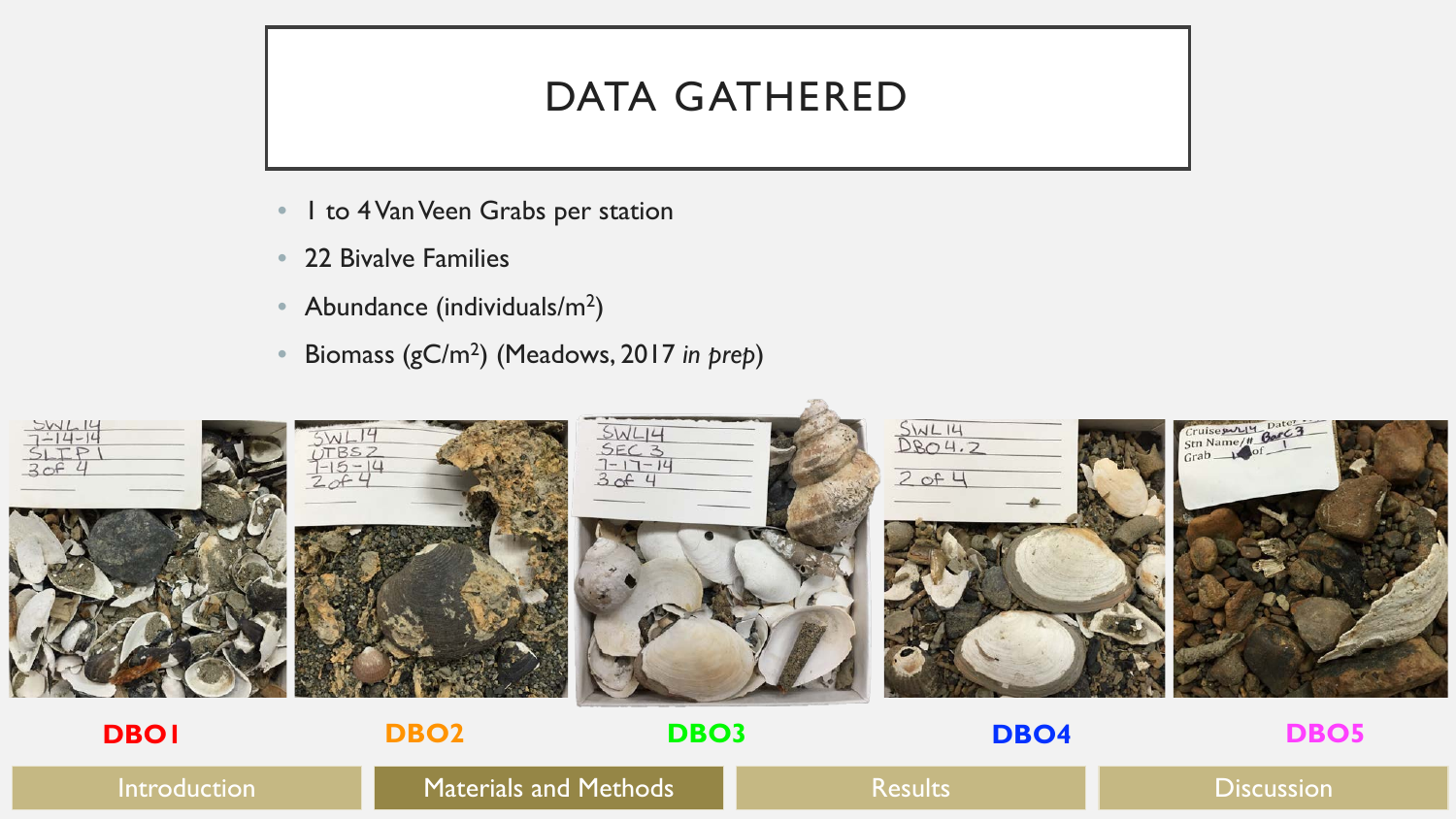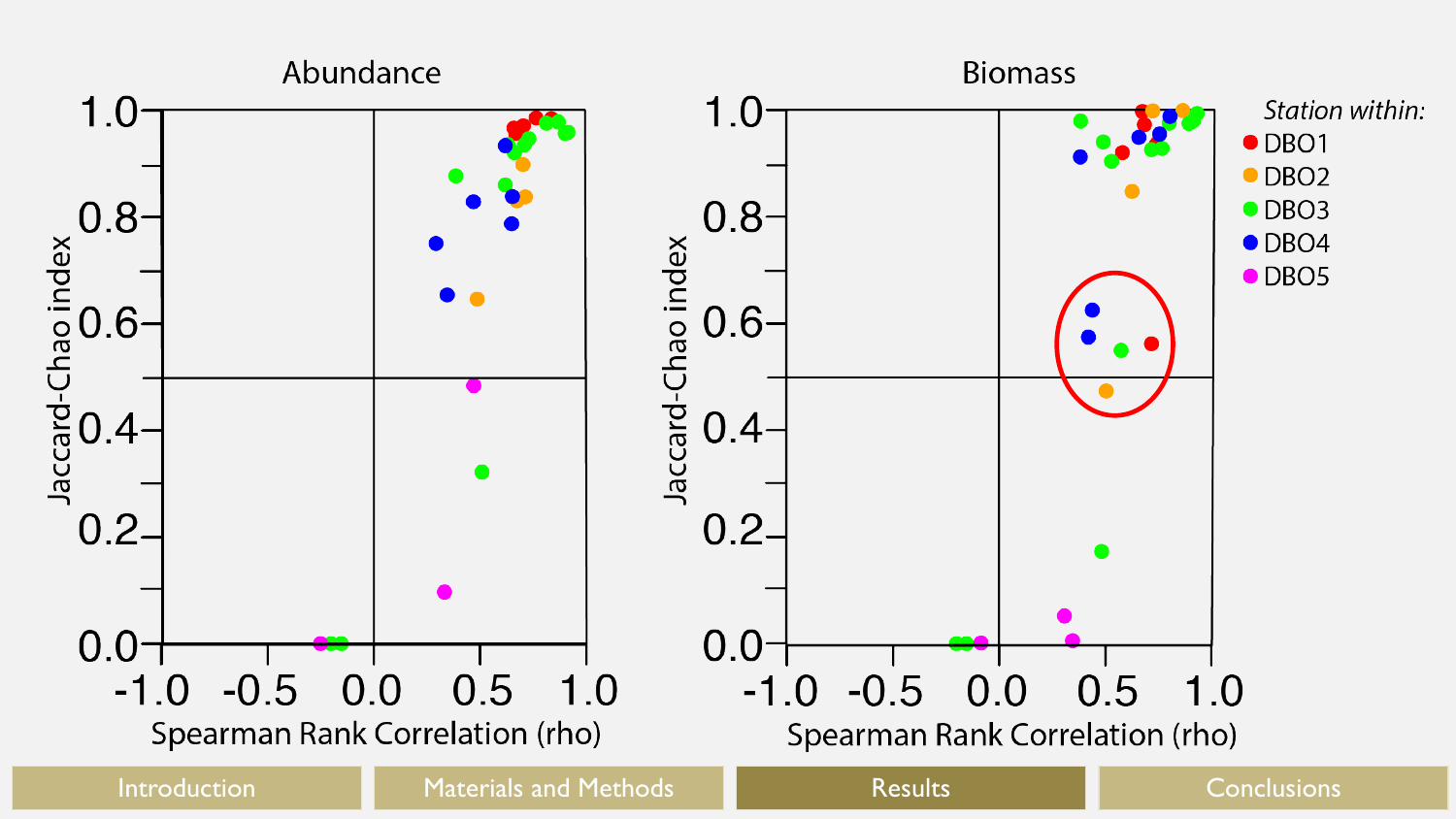



Introduction **Materials and Methods** Results Results Conclusions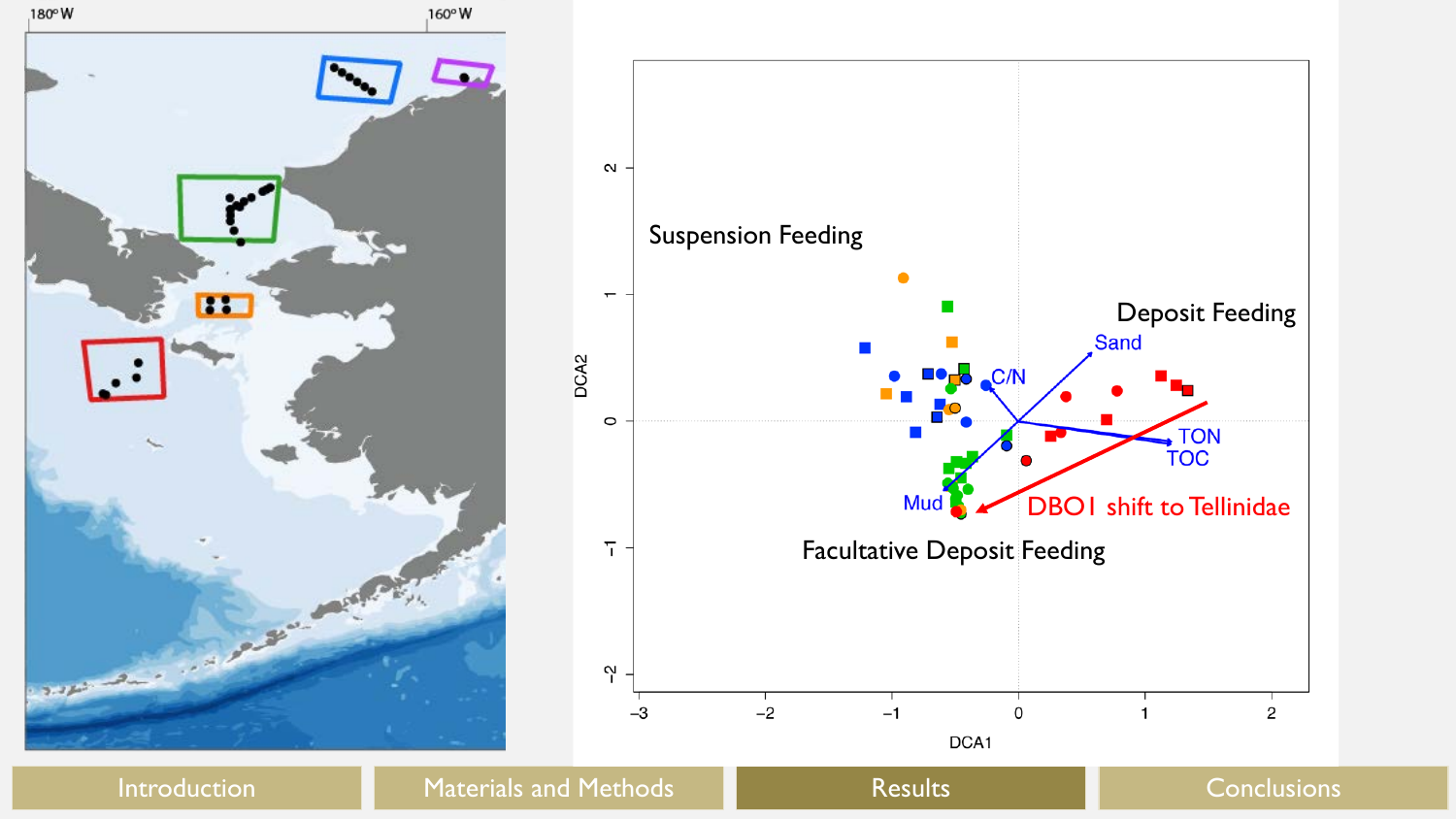### THE POWER OF HIGH LATITUDE LIVE-DEAD DISCORDANCE



• How well do death assemblages reflect living assemblages that have not yet changed?

• Yes

- Can Live-Dead analysis detect known ecological shift due to environmental change?
	- Yes

• Yes

• Is biomass more sensitive than numerical abundance in live dead analysis?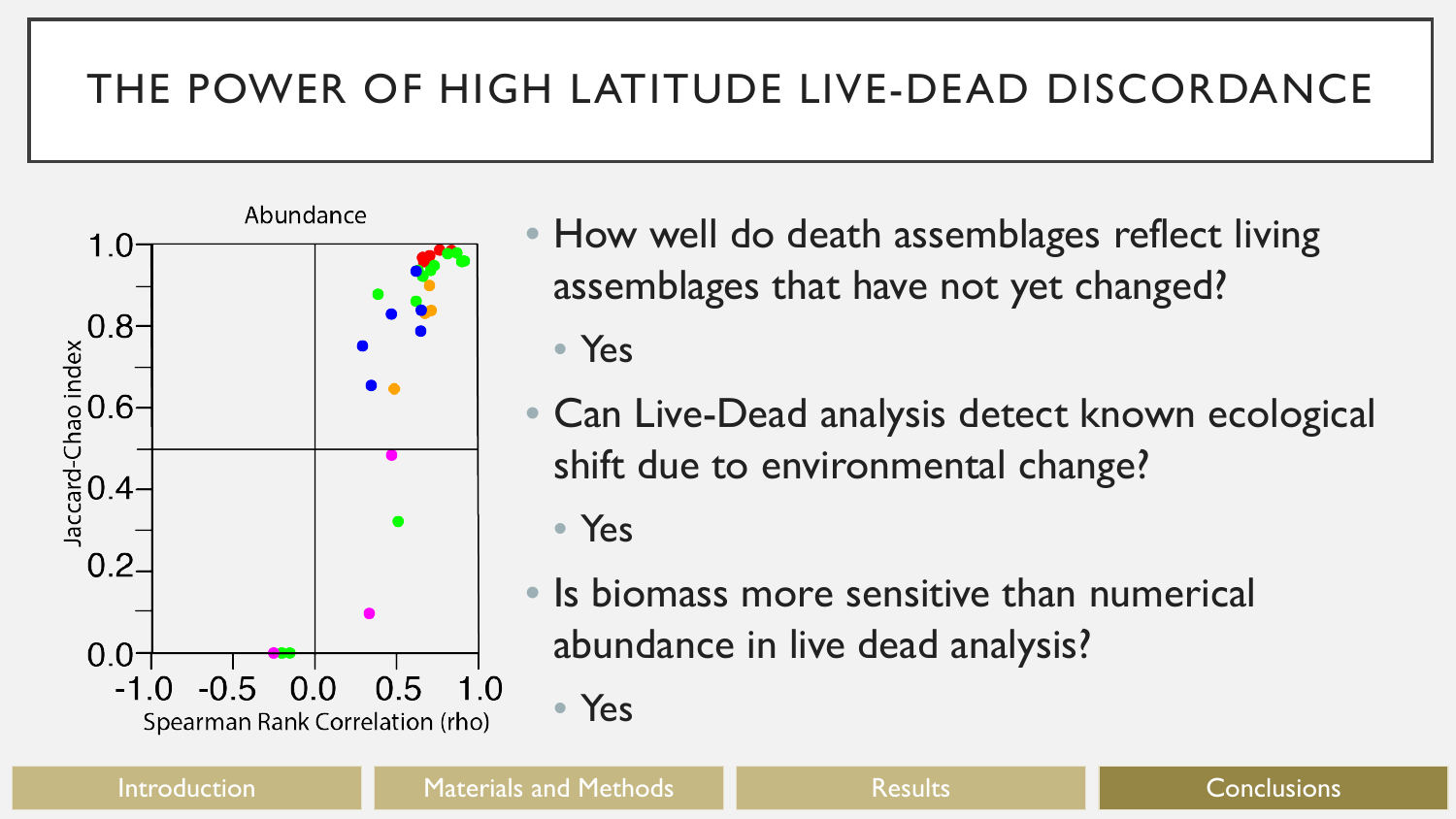#### THE POWER OF HIGH LATITUDE LIVE-DEAD DISCORDANCE

Living and Dead **Death Assemblage** 54.106

# Don't Throw Out the Dead!

Introduction **Naterials and Methods** Network Results Conclusions